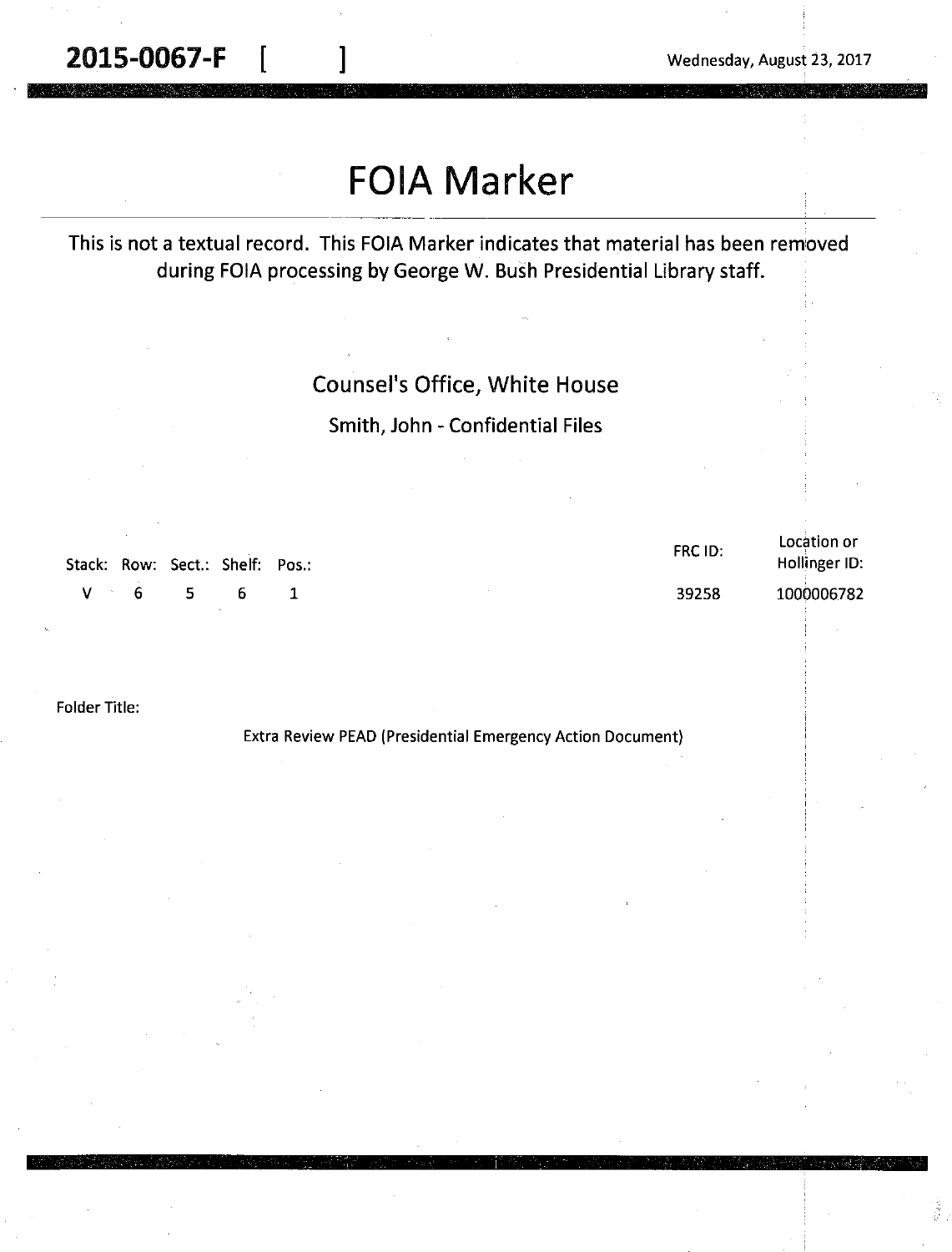# **Withdrawn/Redacted Material The George W. Bush Library**

| <b>DOCUMENT</b><br>NO. | <b>FORM</b> | <b>SUBJECT/TITLE</b>   | <b>PAGES</b>     | <b>DATE</b> | <b>RESTRICTION(S)</b> |
|------------------------|-------------|------------------------|------------------|-------------|-----------------------|
| 001                    | Report      | <b>B-202</b>           | 11               | N.D.        | P1/b1; P5;            |
| 002                    | Report      | <b>B-201</b>           | 15               | N.D.        | P1/b1; P5;            |
| 003                    | Draft       | Summary                | $\boldsymbol{2}$ | N.D.        | P1/b1; P5;            |
| 003a                   | Draft       | <b>Executive Order</b> | $\boldsymbol{2}$ | N.D.        | P1/b1; P5;            |
| 003b                   | Draft       | <b>Comments</b>        | 8                | N.D.        | P1/b1; P5;            |
| 004                    | Report      | D-501 Summary          | $\mathbf{l}$     | N.D.        | P1/b1; P5;            |
| 004a                   | Draft       | D-501 Executive Order  | 3                | N.D.        | P1/b1; P5;            |

**COLLECTION TITLE: Counsel's Office, White House SERIES: Smith, John** - **Confidential Files FOLDER TITLE: Extra Review PEAD (Presidential Emereency Action Document) FRCID: 39258**  RESTRICTION CODES

#### Presidential Records Act - [44 U.S.C. 2204(a)]

Freedom of Information Act - [5 U.S.C. 552(b)]

- P1 National Security Classified Information [(a)(1) of the PRA]
- P2 Relating to the appointment to Federal office [(a)(2) of the PRA]
- P3 Release would violate a Federal statute  $[(a)(3)$  of the PRA]
- P4 Release would disclose trade secrets or confidential commercial or financial information ((a)(4) of the PRAJ
- PS Release would disclose confidential advice between the President and his advisors, or between such advisors (a)(S) of the PRA)
- P6 Release would constitute a clearly unwarranted invasion of personal privacy ((a)(6) of the PRA)
- PRM. Personal record misfile defined in accordance with 44 U.S.C. 2201(3).

#### Deed of Gift Restrictions

- A. Closed by Executive Order 13526 governing access to national security information.
- B. Closed by statute or by the agency which originated the document.
- C. Closed in accordance with restrictions contained in donor's deed of gift.
- b(l) National security classified information ((b)(l) of the FOIAJ b(2) Release would disclose internal personnel rules and practices of an agency  $[(b)(2)$  of the FOIA]
- b(3) Release would violate a Federal statute [(b)(3) of the FOIA]
- b(4) Release would disclose trade secrets or confidential or financial information  $[(b)(4)$  of the FOIA]
- b(6) Release would constitute a clearly unwarranted invasion of personal privacy  $[(b)(6)$  of the FOIA]
- b(7) Release would disclose information compiled for law enforcement purposes [(b)(7) of the FOIA]
- b(8) Release would disclose information concerning the regulation of financial institutions ((b)(8) of the FOIA)
- b(9) Release would disclose geological or geophysical information concerning wells [(b)(9) of the FOIA]

Records Not Subject to FOIA

Court Sealed - The document is withheld under a court seal and is not subject to the Freedom of Information Act.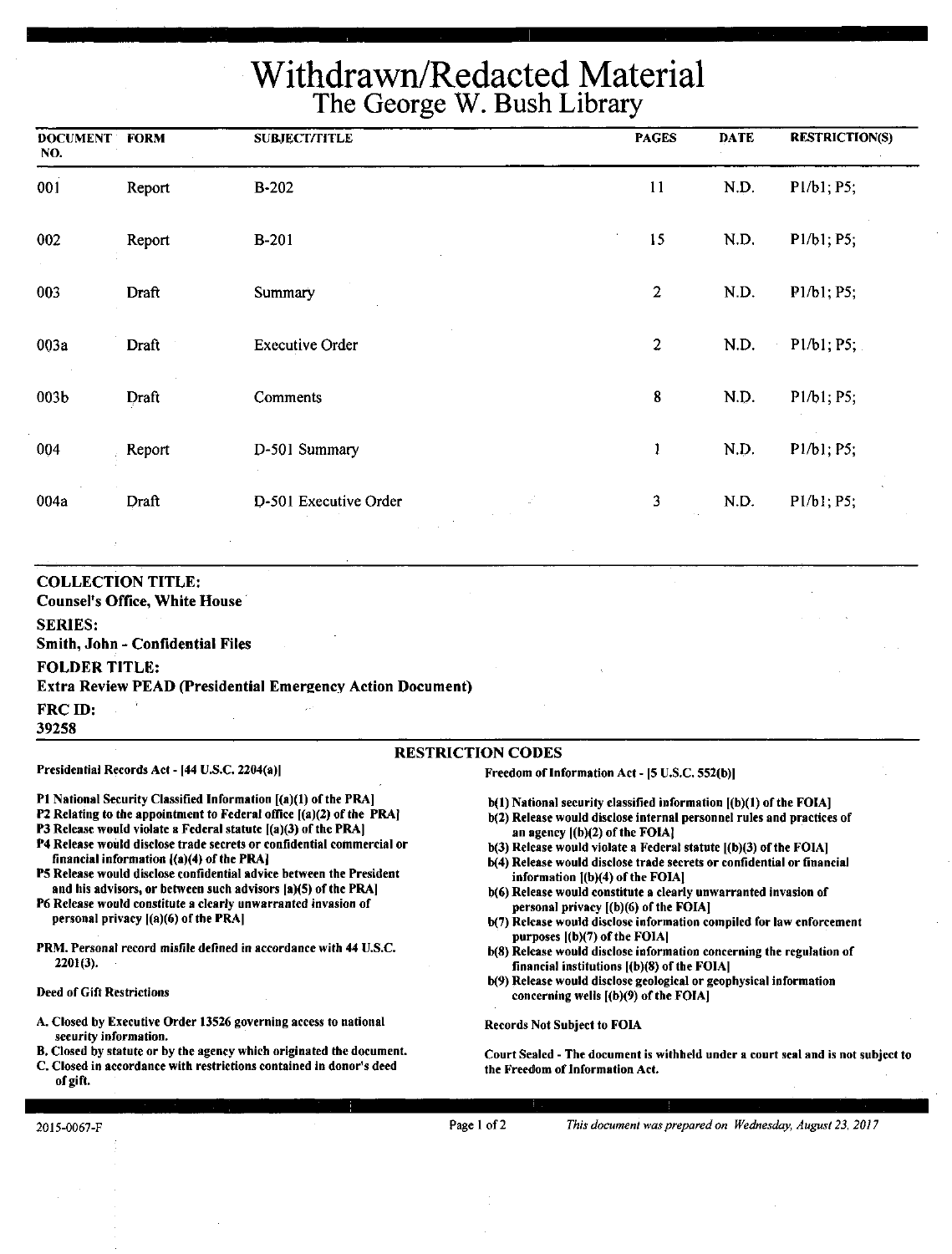# **Withdrawn/Redacted Material The George W. Bush** Library

| <b>DOCUMENT FORM</b><br>NO. |          | <b>SUBJECT/TITLE</b> | <b>PAGES</b>   | <b>DATE</b> | <b>RESTRICTION(S)</b> |
|-----------------------------|----------|----------------------|----------------|-------------|-----------------------|
| 004b                        | Comments | D-501 Comments       | $\overline{c}$ | N.D.        | P1/b1; P5;            |
| 005                         | Draft    | F-201 Summary        | $\mathbf{1}$   | N.D.        | P1/b1; P5;            |
| 005a                        | Draft    | F-201 Proclamation   | 5              | N.D.        | P1/b1; P5;            |
| 005b                        | Draft    | F-201 Comments       | 5              | N.D.        | P1/b1; P5;            |
| 006                         | Draft    | F-202 Summary        | 2              | N.D.        | P1/b1; P5;            |
| 006a                        | Draft    | F-202 Proclamation   | 5              | N.D.        | P1/b1; P5;            |
| 006b                        | Draft    | F-202 Comments       | 5              | ND.         | P1/b1; P5;            |

#### **COLLECTION TITLE:**

· **Counsel's Office, White House** 

**SERIES:** 

**Smith, John** - **Confidential Files** 

Presidential Records Act - [44 U.S.C. 2204(a)]

#### **FOLDER TITLE:**

**Extra Review PEAD (Presidential Emergency Action Document)** 

**FRCID:** 

**39258** 

#### RESTRICTION CODES

Freedom of Information Act- (5 U.S.C. 552(b))

- Pt National Security Classified Information [(a)(l) of the PRAJ
- P2 Relating to the appointment to Federal office  $[(a)(2)$  of the PRA]
- P3 Release would violate a Federal statute [(a)(3) of the PRA]
- P4 Release would disclose trade secrets or confidential commercial or financial information ((a)(4) of the PRA]
- PS Release would disclose confidential advice between the President and his advisors, or between such advisors (a)(S) of the PRA]
- P6 Release would constitute a clearly unwarranted invasion of personal privacy [(a)(6) of the PRA)
- PRM. Personal record misfile defined in accordance with 44 U.S.C. 2201(3),

#### Deed of Gift Restrictions

- A. Closed by Executive Order 13526 governing access to national security information.
- B. Closed by statute or by the agency which originated the document.
- C. Closed in accordance with restrictions contained in donor's deed of gift.
- 
- b(l) National security classified information ((b)(1) of the FOIAJ b(2) Release would disclose internal personnel rules and practices of an agency  $[(b)(2)$  of the FOIA]
- $b(3)$  Release would violate a Federal statute  $(6)(3)$  of the FOIA]
- b(4) Release would disclose trade secrets or confidential or financial information  ${(b)(4)}$  of the FOIA]
- b(6) Release would constitute a clearly unwarranted invasion of personal privacy [(b)(6) of the FOIA[
- b(7) Release would disclose information compiled for law enforcement purposes  $[(b)(7)$  of the FOIA]
- b(S) Release would disclose information concerning the regulation of financial institutions [(b)(8) of the FOIA)
- b(9) Release would disclose geological or geophysical information concerning wells ((b)(9) of the FOIAJ

Records Not Subject to FOIA

Court Sealed -The document is withheld under a court seal and is not subject to the Freedom of Information Act.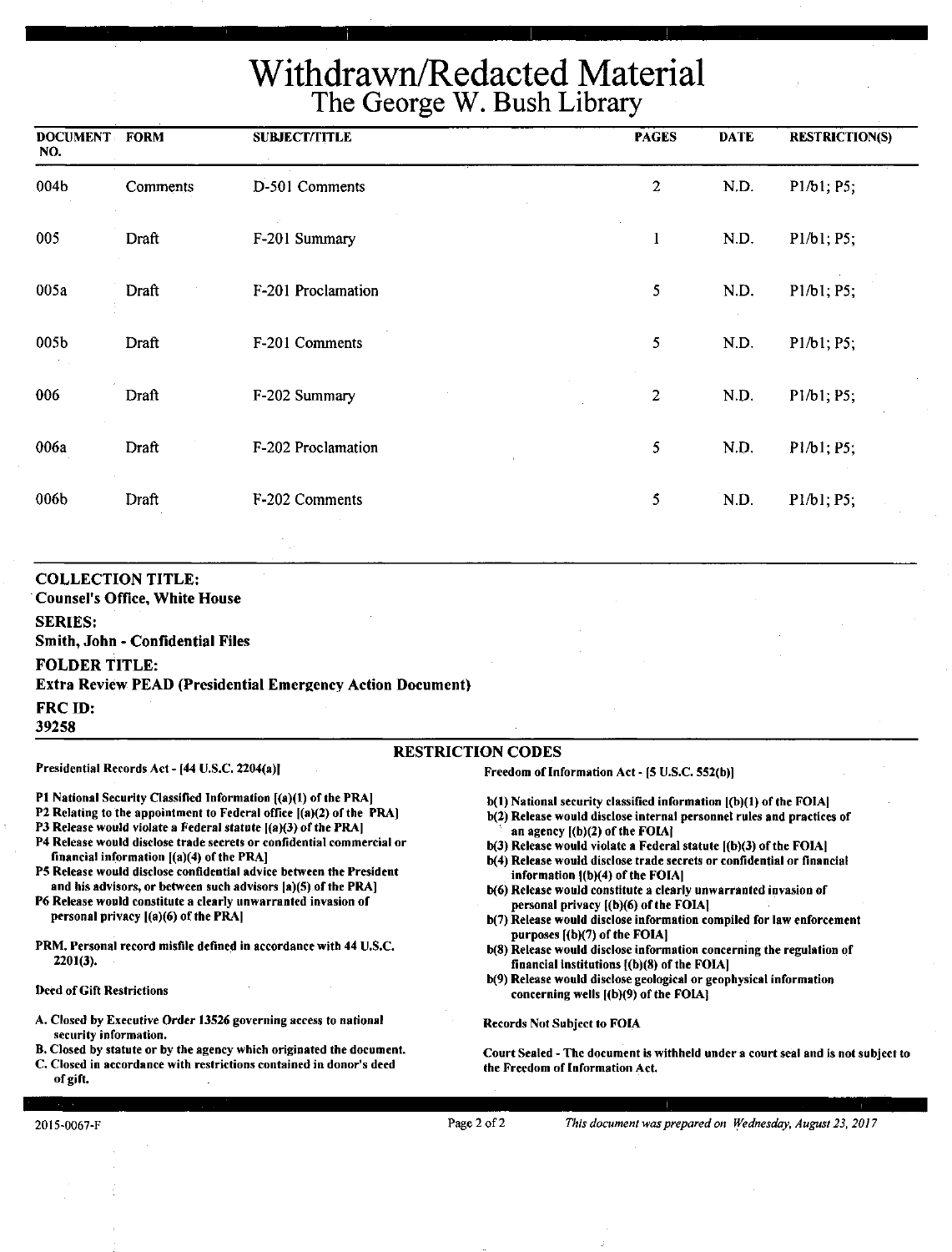| <b>FORM</b> | $\sim 10^{-1}$                           | <b>SUBJECT/TITLE</b> | <b>PAGES</b> | <b>DATE</b> | <b>RESTRICTION(S)</b> |
|-------------|------------------------------------------|----------------------|--------------|-------------|-----------------------|
| Report      | <b>Contractor</b><br><b>State Street</b> | $B-202$<br>$\sim$    | 11           | N.D.        | P1/b1; P5;            |
|             | $\sim$<br>$\sim$                         | $\sim$               |              |             | $\sim$                |

**This marker identifies the original location of the withdrawn item listed above. For a complete list of items withdrawn from this folder, see the Withdrawal/Redaction Sheet at the front of the folder.** 

COLLECTION: Counsel's Office, White House SERIES: Smith, John - Confidential Files FOLDER TITLE: Extra Review PEAD (Presidential Emergency Action Document) FRC ID: 39258 OANum.: CF 0864 **NARA Num.:** FOIA ID and Segment: 2015-0067-F

874

#### RESTRICTION CODES Freedom of Information Act - (S U.S.C. 552(b)]

Presidential Records Act - (44 U.S.C. 2204(a)]

Pl National Security Classified Information ((a)(l) of the PRA)

- P2 Relating to the appointment to Federal office ((a)(2) of the PRA)
- P3 Release would violate a Federal statute  $[(a)(3)$  of the PRA]
- P4 Release would disclose trade secrets or confidential commercial or financial information ((a)(4) of the PRAJ
- PS Release would disclose confidential advise between the President and his advisors, or between such advisors [a)(S) of the PRA)
- P6 Release would constitute a clearly unwarranted invasion of personal privacy ((a)(6) of the PRA)
- PRM. Personal record misfile defined in accordance with 44 U.S.C. 2201(3).
- Deed of Gift Restrictions
- A. Closed by Executive Order 13526 governing access to national security information.
- B. Closed by statute or by the agency which originated the document.
- C. Closed in accordance with restrictions contained in donor's deed of gift.

 $b(1)$  National security classified information  $(6)(1)$  of the FOIA]

- b(2) Release would disclose internal personnel rules and practices of an agency [(b)(2) of the FOIAI
- $b(3)$  Release would violate a Federal statute  $[(b)(3)$  of the FOIA]
- b(4) Release would disclose trade secrets or confidential or financial information  $[(b)(4)$  of the FOIA]
- b(6) Release would constitute a clearly unwarranted invasion of personal privacy l(b)(6) of the FOIAI
- b(7) Release would disclose information compiled for law enforcement purposes ((b)(7) of the FOIAI
- b(8) Release would disclose information concerning the regulation of financial institutions ((b)(8) of the FOIA)
- b(9) Release would disclose geological or geophysical information concerning wells ((b)(9) of the FOIA]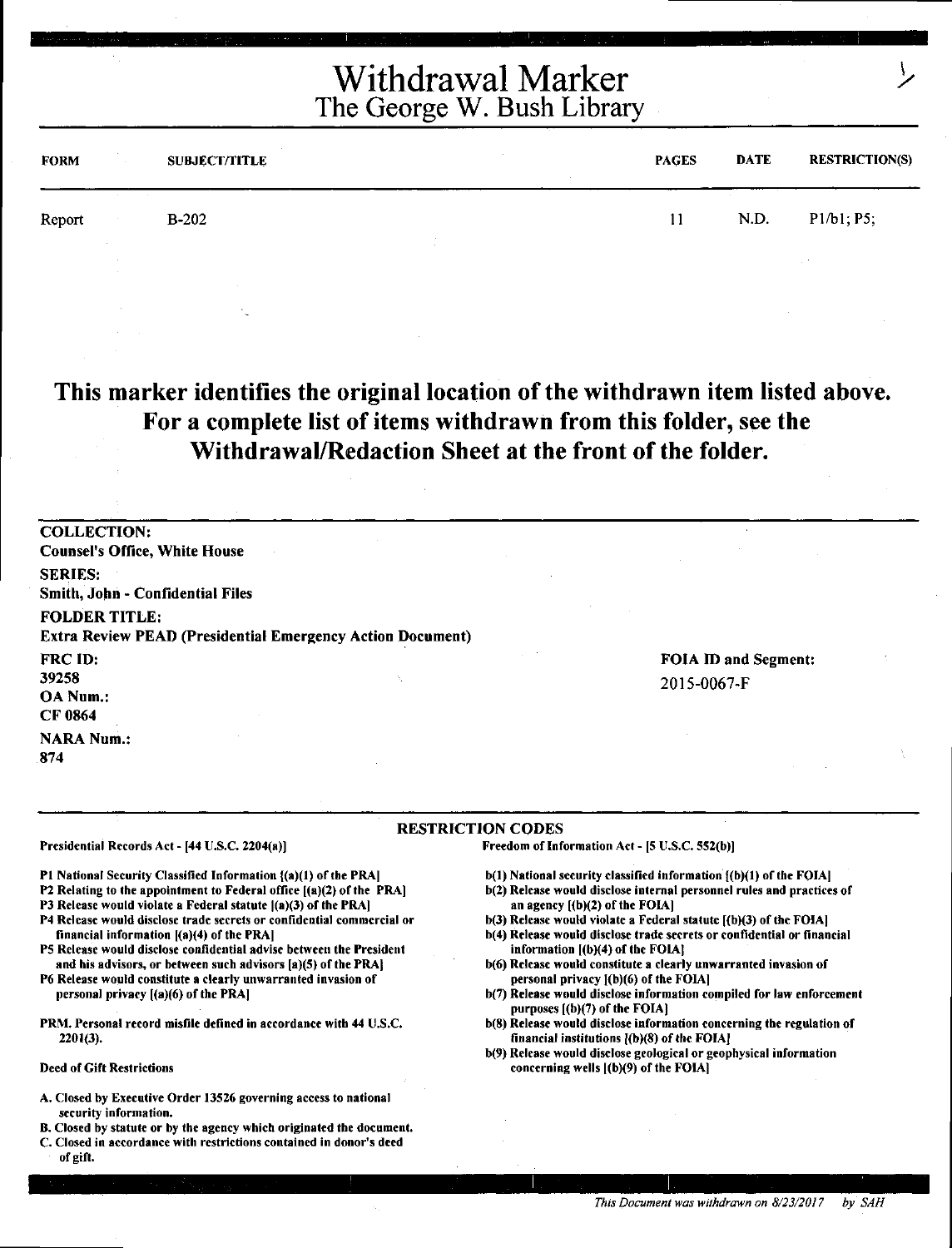| <b>FORM</b> | <b>SUBJECT/TITLE</b> | <b><i><u>ALCO</u></i></b> | <b>PAGES</b> | <b>DATE</b> | <b>RESTRICTION(S)</b> |
|-------------|----------------------|---------------------------|--------------|-------------|-----------------------|
| Report      | $B-201$              |                           | 15           | N.D.        | P1/b1, P5;            |
|             |                      |                           |              |             |                       |

### **This marker identifies the original location of the withdrawn item listed above. For a complete list of items withdrawn from this folder, see the Withdrawal/Redaction Sheet at the front of the folder.**

| <b>COLLECTION:</b>                                                |                             |
|-------------------------------------------------------------------|-----------------------------|
| <b>Counsel's Office, White House</b>                              |                             |
| <b>SERIES:</b>                                                    |                             |
| Smith, John - Confidential Files                                  |                             |
| <b>FOLDER TITLE:</b>                                              |                             |
| <b>Extra Review PEAD (Presidential Emergency Action Document)</b> |                             |
| FRC ID:                                                           | <b>FOIA ID and Segment:</b> |
| 39258                                                             | 2015-0067-F                 |
| OA Num.:                                                          |                             |
| CF 0864                                                           |                             |
| <b>NARA Num.:</b>                                                 |                             |
| 874                                                               |                             |

#### RESTRICTION CODES

Presidential Records Act - (44 U.S.C. 2204(a)]

Pl National Security Classified Information ((a)(l) of the PRAJ

P2 Relating to the appointment to Federal office ((a)(2) of the PRAJ

P3 Release would violate a Federal statute [(a)(3) of the PRA]

- P4 Release would disclose trade secrets or confidential commercial or financial information ((a)(4) of the PRA)
- PS Release would disclose confidential advise between the President and his advisors, or between such advisors (a)(S) of the PRA)
- P6 Release would constitute a clearly unwarranted invasion of personal privacy ((a)(6) of the PRA)
- PRM. Personal record misfile defined in accordance with 44 U.S.C. 2201(3).

Deed of Gift Restrictions

- A. Closed by Executive Order 13526 governing access to national security information,
- B. Closed by statute or by the agency which originated the document.
- C. Closed in accordance with restrictions contained in donor's deed of gift.

- b(l) National security classified information ((b)(l) of the FOIA)
- b(2) Release would disclose internal personnel rules and practices of an agency ((b)(2) of the FOIAI
- $b(3)$  Release would violate a Federal statute  $[(b)(3)$  of the FOIA]
- b(4) Release would disclose trade secrets or confidential or financial information [(b)(4) of the FOIA]
- b(6) Release would constitute a clearly unwarranted invasion of personal privacy l(b)(6) of the FOIA)
- b(7) Release would disclose information compiled for law enforcement purposes [(b)(7) of the FOIA]
- b(S) Release would disclose information concerning the regulation of financial institutions  $[(b)(8)$  of the FOIA]
- b(9) Release would disclose geological or geophysical information concerning wells [(b)(9) of the FOIA]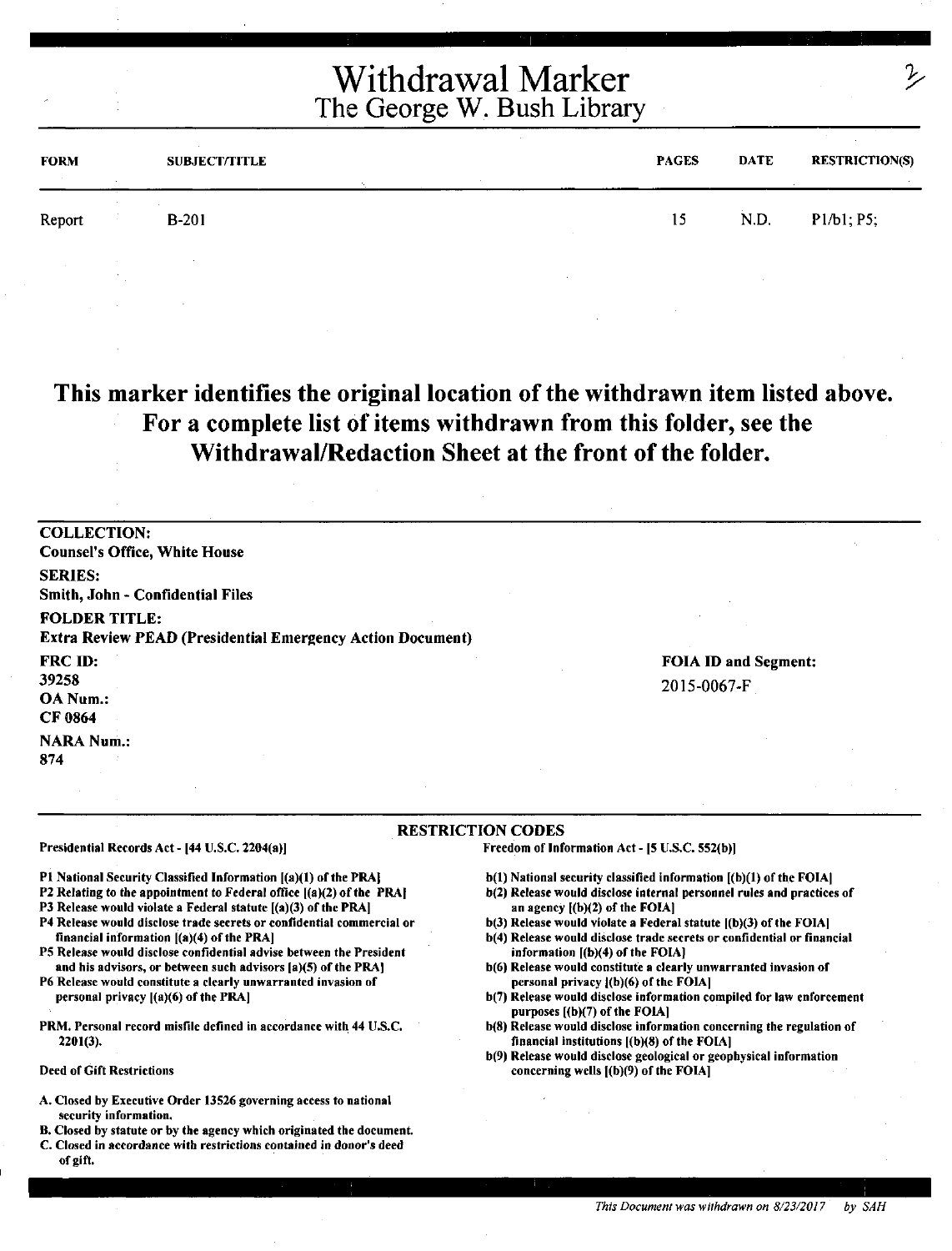| Withdrawal Marker          |  |
|----------------------------|--|
| The George W. Bush Library |  |

| <b>FORM</b> | <b>SUBJECT/TITLE</b> | <b>PAGES</b> | <b>DATE</b> | <b>RESTRICTION(S)</b> |
|-------------|----------------------|--------------|-------------|-----------------------|
| Draft       | Summary              | 2.           | N.D.        | P1/b1; P5;            |

**This marker identifies the original location of the withdrawn item listed above. For a complete list of items withdrawn from this folder, see the Withdrawal/Redaction Sheet at the front of the folder.** 

COLLECTION: Counsel's Office, White House SERIES: Smith, John • Confidential Files FOLDER TITLE: Extra Review PEAD (Presidential Emergency Action Document) FRCID: 39258 OA Num.: CF0864 **NARA Num.:** 874

FOIA ID and Segment: 2015-0067-F

#### RESTRICTION CODES

Presidential Records Act - (44 U.S.C. 2204(a))

Pl National Security Classilied Information [(a)(l) of the PRA)

- P2 Relating to the appointment to Federal office [(a)(2) of the PRA]
- PJ Release would violate a Federal statute ((a)(3) of the PRA)
- P4 Release would disclose trade secrets or confidential commercial or financial information ((a)(4) of the PRAJ
- PS Release would disclose confidential advise between the President and his advisors, or between such advisors (a)(S) of the PRA]
- P6 Release would constitute a clearly unwarranted invasion of personal privacy [(a)(6) of the PRAJ
- PRM. Personal record misfile defined in accordance with 44 U.S.C. 2201(3).

Deed of Gift Restrictions

- A. Closed by Executive Order 13S26 governing access to national security information.
- B. Closed by statute or by the agency which originated the document.
- C. Closed in accordance with restrictions contained in donor's deed of gift.

 $b(1)$  National security classified information  $[(b)(1)$  of the FOIA]

- b(2) Release would disclose internal personnel rules and practices of an agency  $[(b)(2)$  of the FOIA]
- b(3) Release would violate a Federal statute l(b)(3) of the FOIA)
- b(4) Release would disclose trade secrets or confidential or financial information ((b)(4) of the FOIA)
- b(6) Release would constitute a clearly unwarranted invasion of personal privacy ((b)(6) of the FOIAl
- b(7) Release would disclose information compiled for law enforcement purposes ((b)(7) of the FOIAl
- b(8) Release would disclose information concerning the regulation of financial institutions ((b)(8) of the FOIAJ
- b(9) Release would disclose geological or geophysical information concerning wells ((b)(9) of the FOIAJ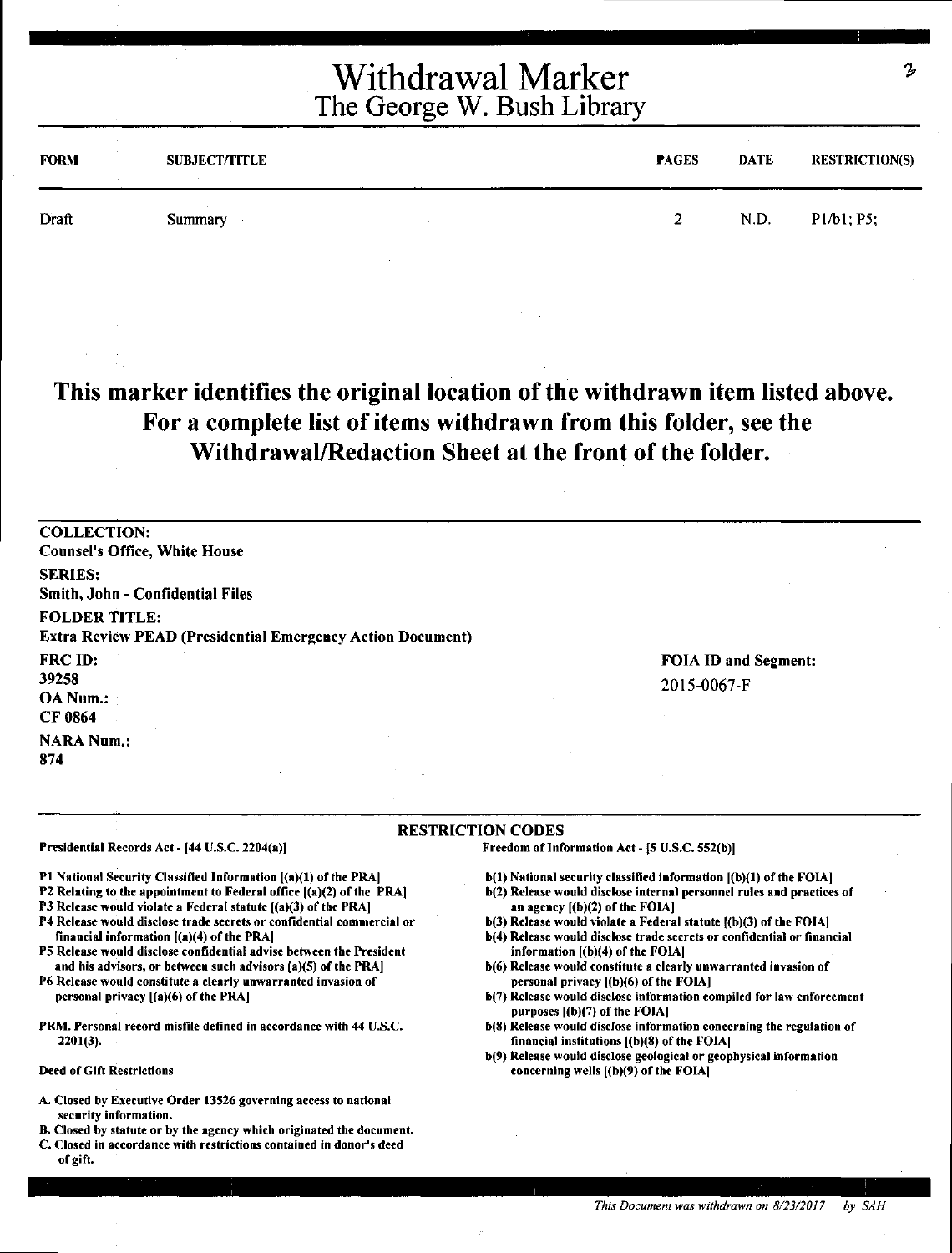| <b>FORM</b> | <b>SUBJECT/TITLE</b>   | <b>PAGES</b>   | <b>DATE</b> | <b>RESTRICTION(S)</b> |
|-------------|------------------------|----------------|-------------|-----------------------|
| Draft       | <b>Executive Order</b> | 2 <sup>1</sup> | N.D.        | P1/b1; P5;            |

**This marker identifies the original location of the withdrawn item listed above. For a complete list of items withdrawn from this folder, see the Withdrawal/Redaction Sheet at the front of the folder.** 

COLLECTION: Counsel's Office, White House SERIES: Smith, John - Confidential Files FOLDER TITLE: Extra Review PEAD (Presidential Emergency Action Document) FRC ID: 39258 OA Num.: CF0864 **NARA Num.:** 874 FOIA ID and Segment: 2015-0067-F

#### RESTRICTION CODES

Presidential Records Act - (44 U.S.C. 2204(a))

Pl National Security Classified Information ((a)(l) of the PRA)

- P2 Relating to the appointment to Federal office  $[(a)(2)$  of the PRA]
- P3 Release would violate a Federal statute [(a)(3) of the PRA]
- P4 Release would disclose trade secrets or confidential commercial or financial information ((a)(4) of the PRAJ
- PS Release would disclose confidential advise between the President and his advisors, or between such advisors (a)(S) of the PRA)

P6 Release would constitute a clearly unwarranted invasion of personal privacy [(a)(6) of the PRA]

PRM. Personal record misfile defined in accordance with 44 U.S.C. 2201(3).

Deed of Gift Restrictions

- A. Closed by Executive Order 13526 governing access to national security information.
- B. Closed by statute or by the agency which originated the document.
- C. Closed in accordance with restrictions contained in donor's deed of gift.

b(l) National security classified information ((b)(l) of the FOIA)

- b(2) Release would disclose internal personnel rules and practices of an agency  $[(b)(2)$  of the FOIA]
- b(3) Release would violate a Federal statute ((b)(3) of the FOIA)
- b(4) Release would disclose trade secrets or confidential or financial information ((b)(4) of the FOIA]
- b(6) Release would constitute a clearly unwarranted invasion of personal privacy ((b)(6) of the FOIA)
- b(7) Release would disclose information compiled for law enforcement purposes l(b)(7) of the FOIA]
- b(8) Release would disclose information concerning the regulation of financial institutions l(b)(S) of the FOIA)
- b(9) Release would disclose geological or geophysical information concerning wells ((b)(9) of the FOIA)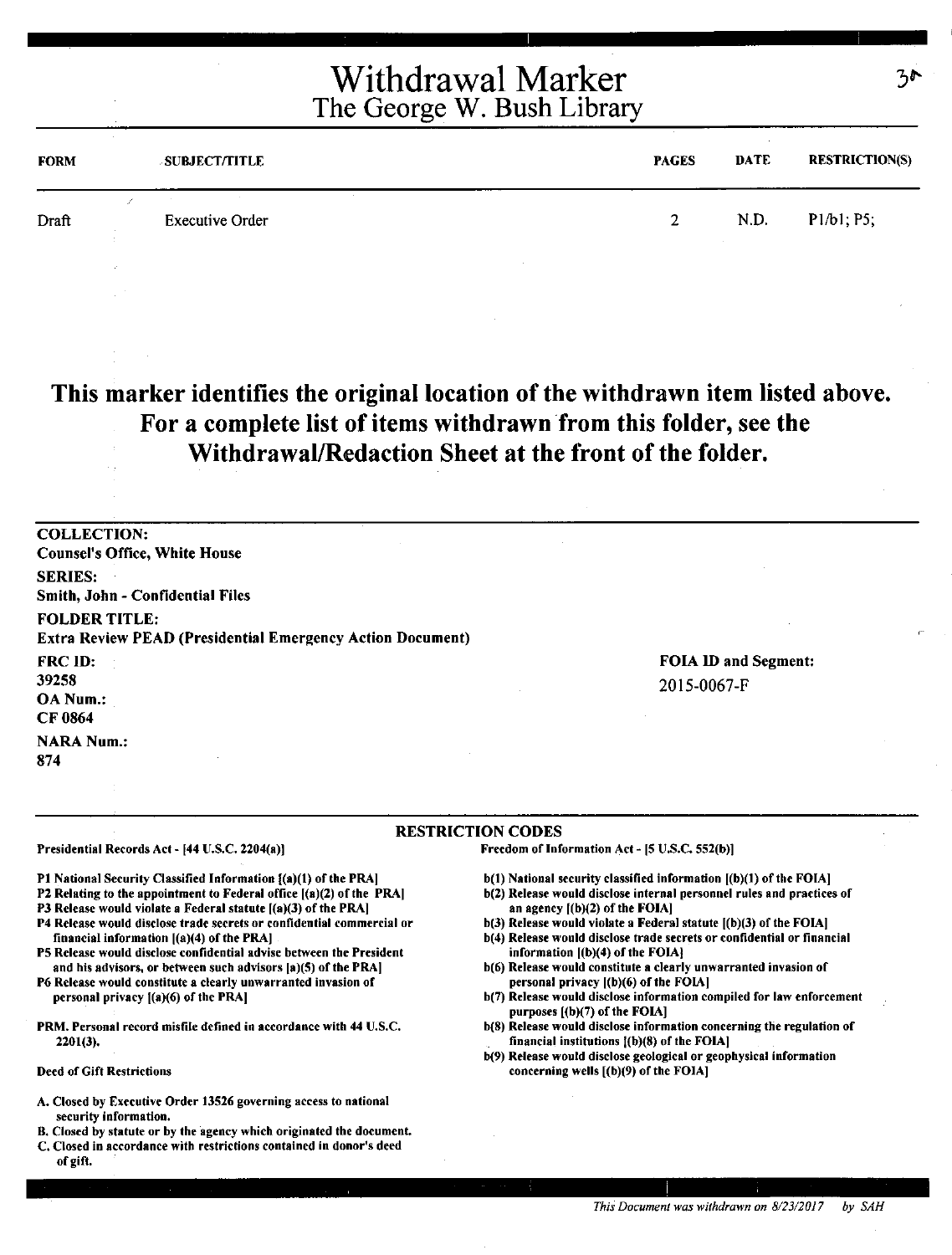| <b>FORM</b> | <b>SUBJECT/TITLE</b> | <b>PAGES</b> | DATE | <b>RESTRICTION(S)</b> |
|-------------|----------------------|--------------|------|-----------------------|
| Draft       | Comments             | 8.           | N.D. | P1/b1; P5;            |

### **This marker identifies the original location of the withdrawn item listed above. For a complete list of items withdrawn from this folder, see the Withdrawal/Redaction Sheet at the front of the folder.**

| <b>COLLECTION:</b>                                                                        |                                     |  |
|-------------------------------------------------------------------------------------------|-------------------------------------|--|
| <b>Counsel's Office, White House</b>                                                      |                                     |  |
| <b>SERIES:</b><br>Smith, John - Confidential Files                                        |                                     |  |
| <b>FOLDER TITLE:</b><br><b>Extra Review PEAD (Presidential Emergency Action Document)</b> |                                     |  |
| FRC ID:<br>39258<br>OA Num.:<br>CF 0864                                                   | FOIA ID and Segment:<br>2015-0067-F |  |
| <b>NARA Num.:</b><br>874                                                                  |                                     |  |

#### RESTRICTION CODES

Presidential Records Act - [44 U.S.C. 2204(a)]

Pl National Security Classified Information ((a)(l) of the PRA)

P2 Relating to the appointment to Federal office [(a)(2) of the PRAJ

P3 Release would violate a Federal statute ((a)(3) of the PRA]

- P4 Release would disclose trade secrets or confidential commercial or financial information ((a)(4) of the PRA)
- PS Release would disclose confidential advise between the President and his advisors, or between such advisors [a)(S) of the PRA]
- P6 Release would constitute a clearly unwarranted invasion of personal privacy ((a)(6) of the PRAJ
- PRM. Personal record misfile defined in accordance with 44 U.S.C. 2201(3).

#### Deed of Gift Restrictions

- A. Closed by Executive Order 13526 governing access to national security information.
- B. Closed by statute or by the agency which originated the document.
- C. Closed in accordance with restrictions contained in donor's deed of gift.

b(l) National security classified information ((b)(l) of the FOIA)

- b(2) Release would disclose internal personnel rules and praetices of an agency  $[(b)(2)$  of the FOIA]
- $b(3)$  Release would violate a Federal statute  $[(b)(3)$  of the FOIA]
- b(4) Release would disclose trade secrets or confidential or financial information ((b)(4) of the FOIAJ
- b(6) Release would constitute a clearly unwarranted invasion of personal privacy [(b)(6) of the FOIA]
- b(7) Release would disclose information compiled for law enforcement purposes [(b)(7) of the FOIA]
- b(8) Release would disclose information concerning the regulation of financial institutions l(b)(8) of the FOIA)
- b(9) Release would disclose geological or geophysical information concerning wells  $[(b)(9)$  of the FOIA]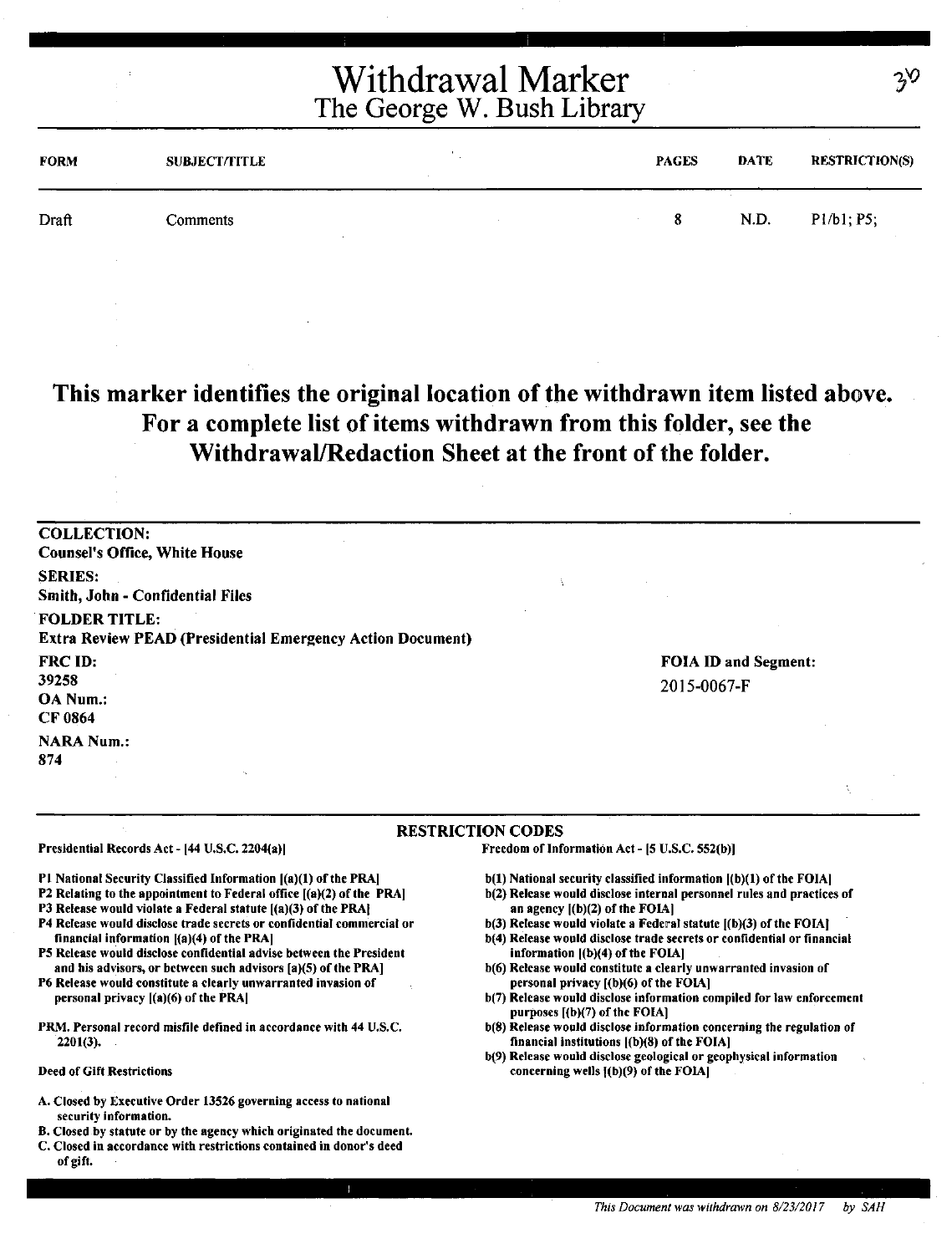| <b>FORM</b> |        | <b>SUBJECT/TITLE</b><br>$\sim$ |  | $\sim$ | <b>PAGES</b> | DATE | <b>RESTRICTION(S)</b> |
|-------------|--------|--------------------------------|--|--------|--------------|------|-----------------------|
| Report      | $\sim$ | D-501 Summary                  |  |        |              | N.D. | P1/b1, P5;            |
|             |        |                                |  |        |              |      |                       |

**This marker identifies the original location of the withdrawn item listed above:**  ' **For a complete list of items withdrawn from this folder, see the Withdrawal/Redaction Sheet at the front of the folder.** 

COLLECTION: Counsel's Office, White House SERIES: Smith, John - Confidential Files FOLDER TITLE: Extra Review PEAD (Presidential Emergency Action Document) FRCID: 39258 OANum.: CF0864 **NARA Num.:** 874 FOIA ID and Segment: 2015-0067-F

#### RESTRICTION CODES

Presidential Records Act - [44 U.S.C. 2204(a)]

- P1 National Security Classified Information  $(a)(1)$  of the PRA]
- P2 Relating to the appointment to Federal office ((a)(2) of the PRAJ P3 Release would violate a Federal statute  $[(a)(3)$  of the PRA]
- P4 Release would disclose trade secrets or confidential commercial or
- financial information  $[(a)(4)$  of the PRA]
- PS Release would disclose confidential advise between the President and his advisors, or between such advisors [a)(S) of the PRA)
- P6 Release would constitute a clearly unwarranted invasion of personal privacy  $[(a)(6)$  of the PRA]
- PRM. Personal record misfile defined in accordance with 44 U.S.C. 2201(3).

Deed of Gift Restrictions

- A. Closed by Executive Order 13526 governing access to national security information.
- B. Closed by statute or by the agency which originated the document.
- C. Closed in accordance with restrictions contained in donor's deed of gift.

 $b(1)$  National security classified information  $[(b)(1)$  of the FOIA]

- b(2) Release would disclose internal personnel rules and practices of an agency [(b)(2) of the FOIAJ
- b(3) Release would violate a Federal statute ((b)(3) of the FOIA)
- b(4) Release would disclose trade secrets or confidential or financial information [(b)(4) of the FOIAJ
- b(6) Release would constitute a clearly unwarranted invasion of personal privacy [(b)(6) of the FOIAJ
- b(7) Release would disclose information compiled for law enforcement purposes [(b)(7) of the FOIAJ
- b(S) Release would disclose information concerning the regulation of financial institutions [(b)(S) of the FOIA)
- b(9) Release would disclose geological or geophysical information concerning wells [(b)(9) of the FOIA)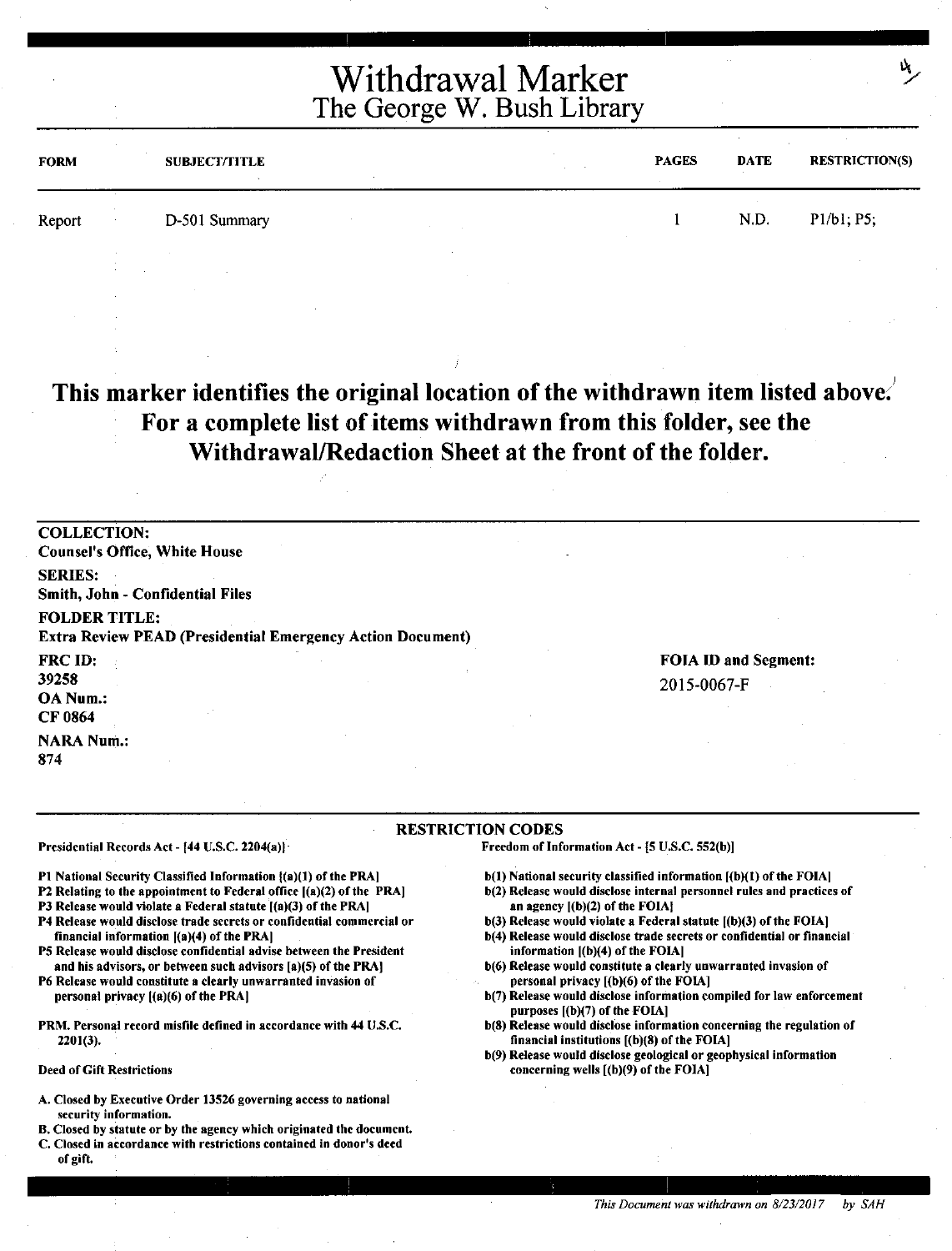| FORM  | <b>SUBJECT/TITLE</b>  | <b>PAGES</b> | <b>DATE</b> | <b>RESTRICTION(S)</b> |
|-------|-----------------------|--------------|-------------|-----------------------|
| Draft | D-501 Executive Order |              | N.D.        | P1/b1; P5;            |

### **This marker identifies the original location of the withdrawn item listed above. For a complete list of items withdrawn from this folder, see the Withdrawal/Redaction Sheet at the front of the folder.**

COLLECTION: Counsel's Office, White House SERIES: Smith, John - Confidential Files FOLDER TITLE: Extra Review PEAD {Presidential Emergency Action Document) FRCID: 39258 OANum.: CF0864 **NARA Num.:** 874 FOIA ID and Segment: 2015-0067-F

#### RESTRICTION CODES

Presidential Records Act - (44 U.S.C. 2204(a))

Pl National Security Classified Information ((a)(l) of the PRAJ

- P2 Relating to the appointment to Federal office [(a)(2) of the PRAJ
- P3 Release would violate a Federal statute  $[(a)(3)$  of the PRA]
- P4 Release would disclose trade secrets or confidential commercial or financial information [(a)(4) of the PRA)
- PS Release would disclose confidential advise between the President and his advisors, or between such advisors (a)(S) of the PRA]
- P6 Release would constitute a clearly unwarranted invasion of personal privacy [(a)(6) of the PRAJ
- PRM. Personal record misfile defined in accordance with 44 U.S.C. 2201(3).

Deed of Gift Restrictions

- A. Closed by Executive Order 13526 governing access to national security information.
- B. Closed by statute or by the agency which originated the document. C. Closed in accordance with restrictions contained in donor's deed of gift.

b(l) National security classified information [(b)(l) of the FOIA)

- b(2) Release would disclose internal personnel rules and practices of an agency  $[(b)(2)$  of the FOIA]
- b(3) Release would violate a Federal statute [(b)(3) of the FOIA)
- b(4) Release would disclose trade secrets or confidential or financial information ((b)(4) of the FOlA)
- b(6) Release would constitute a clearly unwarranted invasion of personal privacy [(b)(6) of the FOIA)
- b(7) Release would disclose information compiled for law enforcement purposes  $[(b)(7)$  of the FOIA $]$
- b(8) Release would disclose information concerning the regulation of financial institutions ((b)(8) of the FOIA)
- b(9) Release would disclose geological or geophysical information concerning wells [(b)(9) of the FOIA)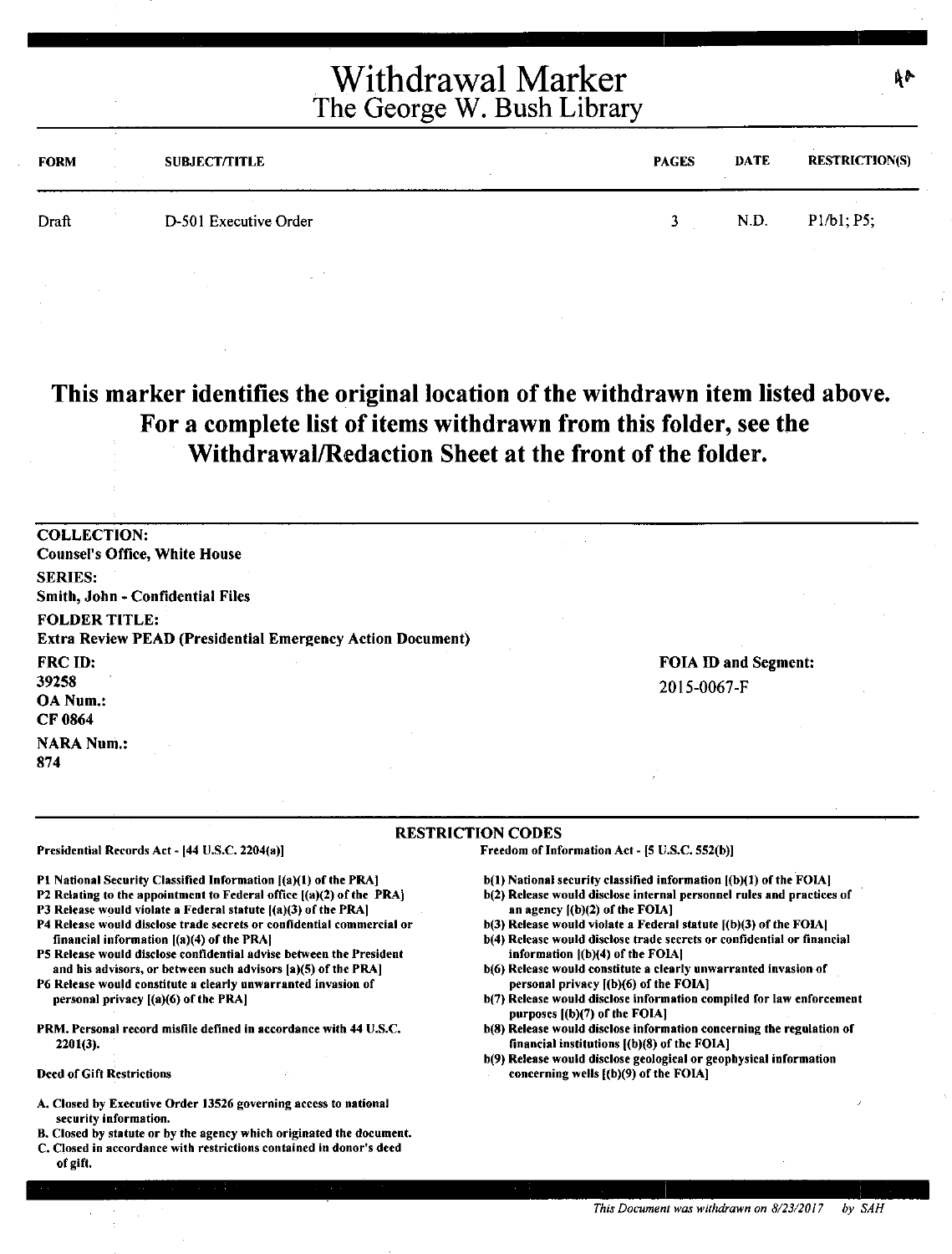| <b>FORM</b> | <b>SUBJECT/TITLE</b> | <b>PAGES</b> | <b>DATE</b> | <b>RESTRICTION(S)</b> |
|-------------|----------------------|--------------|-------------|-----------------------|
| Comments    | D-501 Comments       | - 7 -        | N.D.        | P1/b1; P5;            |

### **This marker identifies the original location of the withdrawn item listed above. For a complete list of items withdrawn from this folder, see the Withdrawal/Redaction Sheet at the front of the folder.**

COLLECTION: Counsel's Office, White House SERIES: Smith, John - Confidential Files FOLDER TITLE: Extra Review PEAD (Presidential Emergency Action Document) FRCID: 39258 OANum.: CF0864 **NARA Num.:** FOIA ID and Segment: 2015-0067-F

874

#### RESTRICTION CODES

Presidential Records Act - [44 U.S.C. 2204(a)]

financial information [(a)(4) of the PRA)

personal privacy [(a)(6) of the PRA]

2201(3).

Deed of Gift Restrictions

b(t) National security classified information ((b)(l) of the FOIA)

- b(2) Release would disclose internal personnel rules and practices of an agency [(b)(2) of the FOIA]
- $b(3)$  Release would violate a Federal statute  $(6)(3)$  of the FOIA]

Freedom of Information Act - (S U.S.C. SS2(b)]

- b(4) Release would disclose trade secrets or confidential or financial information ((b)(4) of the FOIA)
- b(6) Release would constitute a clearly unwarranted invasion of personal privacy l(b)(6) of the FOIAJ
- b(7) Release would disclose information compiled for law enforcement purposes ((b)(7) of the FOIA]
- b(S) Release would disclose information concerning the regulation of financial institutions ((b)(8) of the FOIA)
- b(9) Release would disclose geological or geophysical information concerning wells l(b)(9) of the FOIA)

#### A. Closed by Executive Order 13526 governing access to national security information.

Pl National Security Classified Information ((a)(t) of the PRAJ P2 Relating to the appointment to Federal office [(a)(2) of the PRA) P3 Release would violate a Federal statute  $[(a)(3)$  of the PRA] P4 Release would disclose trade secrets or confidential commercial or

PS Release would disclose confidential advise between the President and his advisors, or between such advisors (a)(S) of the PRAJ P6 Release would constitute a clearly unwarranted invasion of

PRM. Personal record misfile defined in accordance with 44 U.S.C.

B. Closed by statute or by the agency which originated the document.

C. Closed in accordance with restrictions contained in donor's deed of gift.

۷۵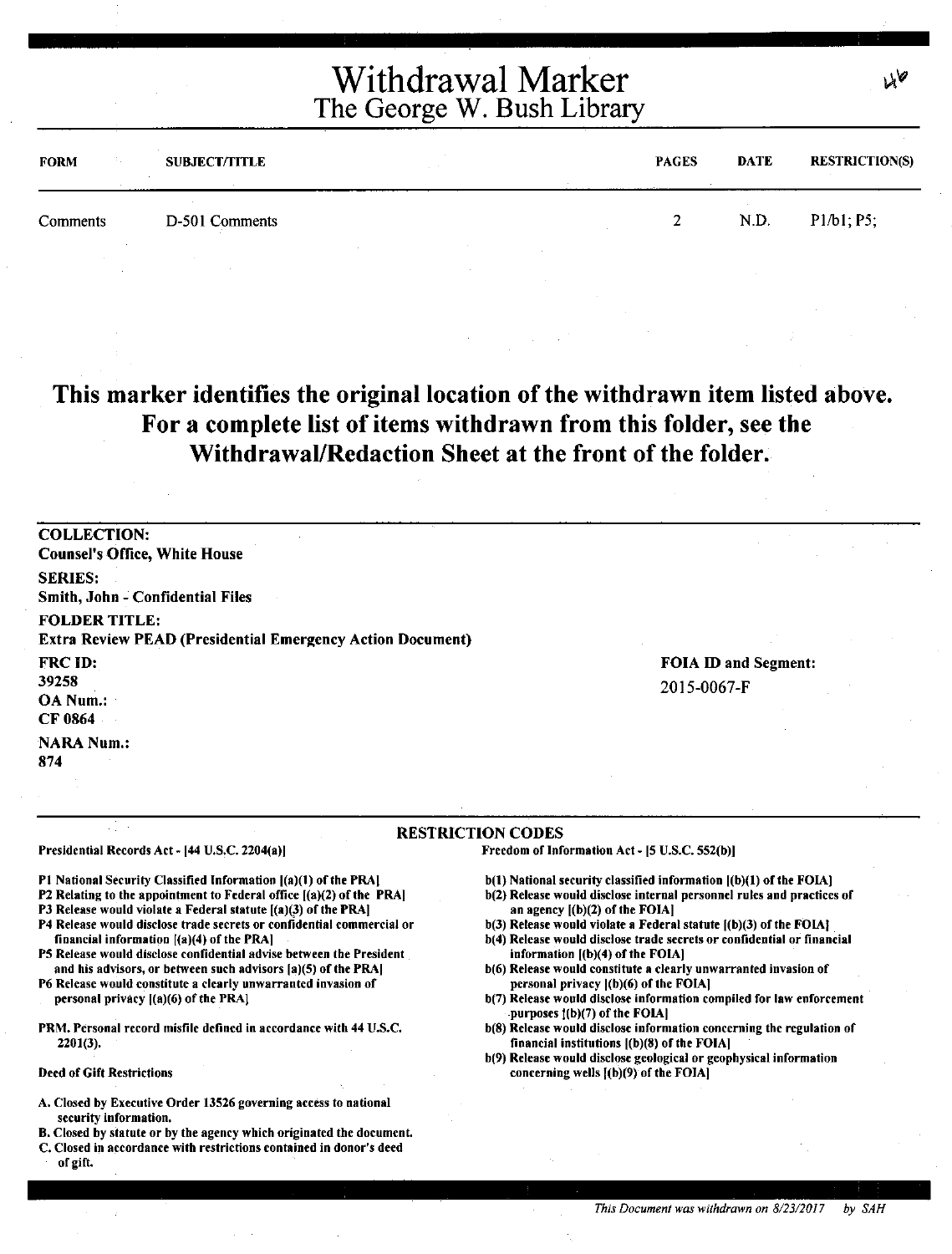| <b>FORM</b> | <b>SUBJECT/TITLE</b> | <b>PAGES</b> | DATE | <b>RESTRICTION(S)</b> |
|-------------|----------------------|--------------|------|-----------------------|
| Draft       | F-201 Summary        |              | N.D. | P1/b1; P5;            |
|             |                      |              |      |                       |

### **This marker identifies the original location of the withdrawn item listed above. For a complete list of items withdrawn from this folder, see the Withdrawal/Redaction Sheet at the front of the folder.**

COLLECTION: Counsel's Office, White House SERIES: Smith, John - Confidential Files FOLDER TITLE: Extra Review PEAD {Presidential Emergency Action Document) FRCID: 39258 OANum.: CF0864 **NARA Num.:** 874 FOIA ID and Segment: 20 I 5-0067-F

#### RESTRICTION CODES

Presidential Records Act - (44 U.S.C. 2204(a)]

Pl National Security Classified Information f(a)(l) of the PRA)

- P2 Relating to the appointment to Federal office ((a)(2) of the PRA)
- P3 Release would violate a Federal statute  $[(a)(3)$  of the PRA]
- P4 Release would disclose trade secrets or confidential commercial or financial information [(a)(4) of the PRA]
- PS Release would disclose confidential advise between the President and his advisors, or between such advisors (a)(S) of the PRA]
- P6 Release would constitute a clearly unwarranted invasion of personal privacy ((a)(6) of the PRAJ
- PRM. Personal record misfile defined in accordance with 44 U.S.C. 2201(3).

Deed of Gift Restrictions

- A. Closed by Executive Order 13526 governing access to national security information.
- B. Closed by statute or by the agency which originated the document.
- C. Closed in accordance with restrictions contained in donor's deed of gift.

b(l) National security classified information ((b)(l) of the FOIAJ

- b(2) Release would disclose internal personnel rules and practices of an agency ((b)(2) of the FOIAI
- $b(3)$  Release would violate a Federal statute  $(6)(3)$  of the FOIA)
- b(4) Release would disclose trade secrets or confidential or financial information ((b)(4) of the FOIAI
- b(6) Release would constitute a clearly unwarranted invasion of personal privacy ((b)(6) of the FOIAJ
- b(7) Release would disclose information compiled for law enforcement purposes ((b)(7) of the FOIA)
- b(8) Release would disclose information concerning the regulation of financial institutions l(b)(8) of the FOIA)
- b(9) Release would disclose geological or geophysical information concerning wells ((b)(9) of the FOIAJ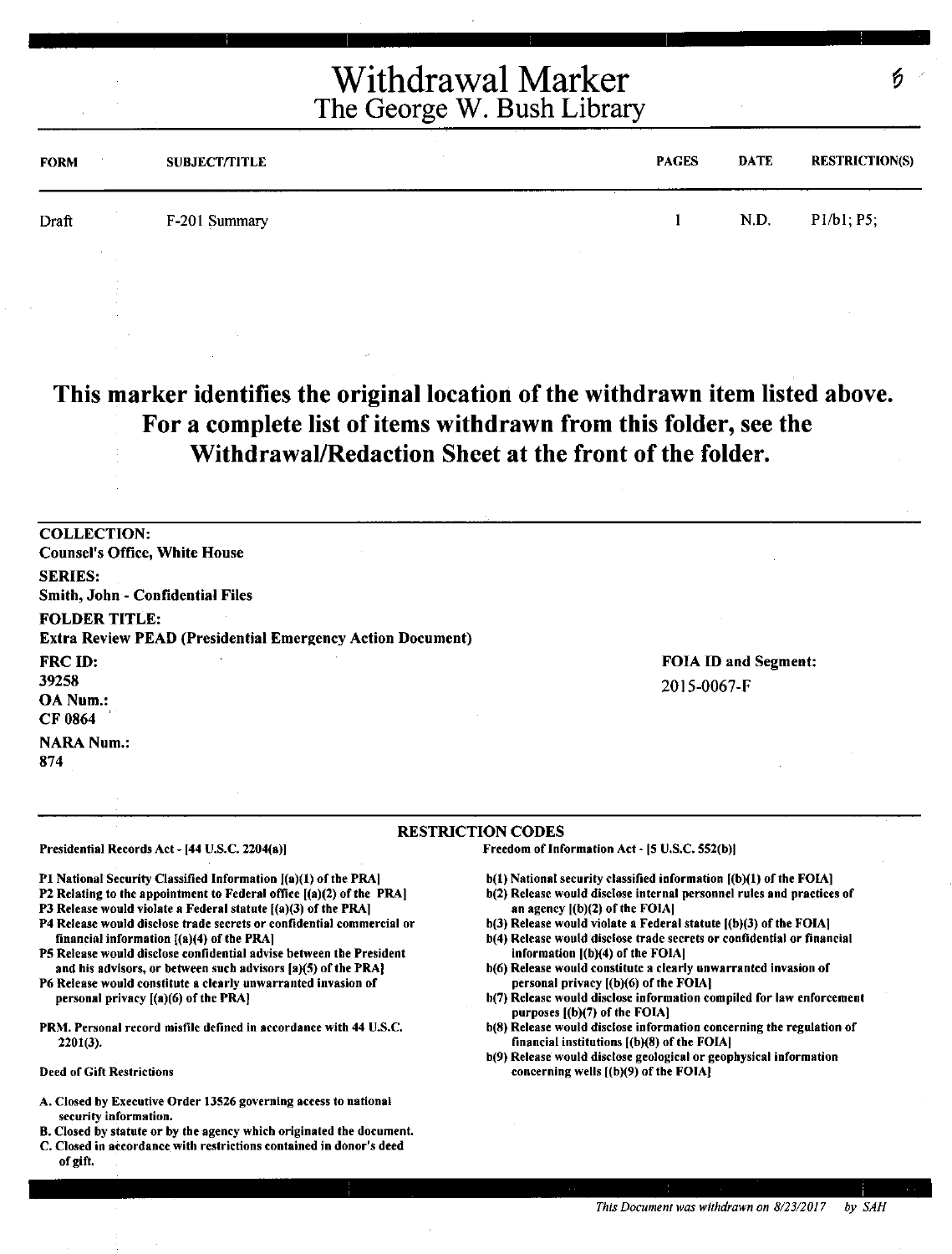| <b>FORM</b> | <b>SUBJECT/TITLE</b> | <b>PAGES</b> | <b>DATE</b> | <b>RESTRICTION(S)</b> |
|-------------|----------------------|--------------|-------------|-----------------------|
| Draft       | F-201 Proclamation   | ↖            | N.D.        | P1/b1; P5;            |

## **This marker identifies the original location of the withdrawn item listed above. For a complete list of items withdrawn from this folder, see the Withdrawal/Redaction Sheet at the front of the folder.**

COLLECTION: Counsel's Office, White House SERIES: Smith, John - Confidential Files FOLDER TITLE: Extra Review PEAD (Presidential Emergency Action Document) FRCID: 39258 OANum.: CF 0864 NARA Num.: 874 FOIA ID and Segment: 2015-0067-F

#### RESTRICTION CODES

Presidential Records Act - [44 U.S.C. 2204(a)]

Pl National Security Classified Information ((a)(l) of the PRA] P2 Relating to the appointment to Federal office ((a)(2) of the PRA)

- P3 Release would violate a Federal statute  $[(a)(3)$  of the PRA]
- P4 Release would disclose trade secrets or confidential commercial or financial information ((a)(4) of the PRA)
- PS Release would disclose confidential advise between the President and his advisors, or between such advisors fa)(S) of the PRA]

P6 Release would constitute a clearly unwarranted invasion of personal privacy  $[(a)(6)$  of the PRA $]$ 

PRM. Personal record misfile defined in accordance with 44 U.S.C. 2201(3).

Deed of Gift Restrictions

- A. Closed by Executive Order 13526 governing access to natjonal security information,
- B. Closed by statute or by the agency which originated the document.
- C. Closed in accordance with restrictions contained in donor's deed of gift.

 $b(1)$  National security classified information  $f(b)(1)$  of the FOIA]

- b(2) Release would disclose internal personnel rules and practices of an agency ((b)(2) of the FOIAI
- $b(3)$  Release would violate a Federal statute  $(6)(3)$  of the FOIA]
- b(4) Release would disclose trade secrets or confidential or financial information ((b)(4) of the FOIAJ
- b(6) Release would constitute a clearly unwarranted invasion of personal privacy ((b)(6) of the FOIAI
- b(7) Release would disclose information compiled for law enforcement purposes ((b)(7) of the FOIAI
- b(8) Release would disclose information concerning the regulation of financial institutions f(b)(8) of the FOIAJ
- b(9) Release would disclose geological or geophysical information concerning wells ((b)(9) of the FOIA)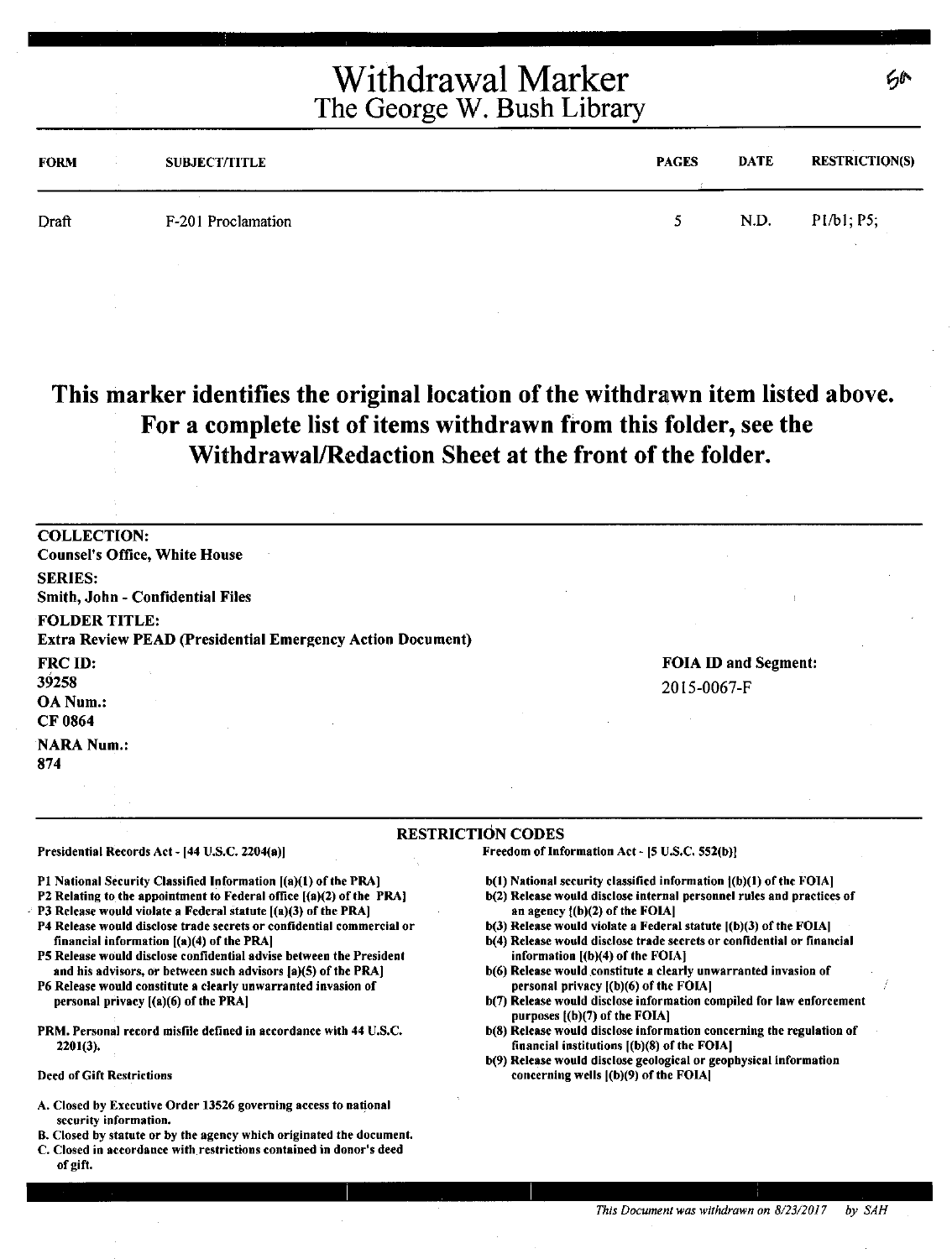| <b>FORM</b> |     | <b>SUBJECT/TITLE</b> | <b>PAGES</b> | <b>DATE</b> | <b>RESTRICTION(S)</b> |
|-------------|-----|----------------------|--------------|-------------|-----------------------|
| Draft       | 10. | F-201 Comments       | -51          | N.D.        | P1/b1; P5;            |

**This marker identifies the original location of the withdrawn item listed above. For a complete list of items withdrawn from this folder, see the Withdrawal/Redaction Sheet at the front of the folder.** 

COLLECTION: Counsel's Office, White House SERIES: Smith, John - Confidential Files FOLDER TITLE: Extra Review PEAD (Presidential Emergency Action Document) FRC ID: 39258 OA Num.: CF0864 **NARA Num.:** 874 FOIA ID and Segment: 2015-0067-F

#### RESTRICTION CODES

Presidential Records Act - [44 U.S.C. 2204(a))

Pl National Security Classified Information ((a)(l) of the PRA)

P2 Relating to the appointment to Federal office [(a)(2) of the PRAJ

P3 Release would violate a Federal statute  $[(a)(3)$  of the PRA]

- P4 Release would disclose trade secrets or confidential commercial or financial information ((a)(4) of the PRA)
- PS Release would disclose confidential advise between the President and his advisors, or between such advisors (a)(S) of the PRA)

P6 Release would constitute a clearly unwarranted invasion of personal privacy [(a)(6) of the PRA)

PRM. Personal record misfile defined in accordance with 44 U.S.C. 2201(3).

Deed of Gift Restrictions

- A. Closed by Executive Order 13526 governing access to national security information.
- B. Closed by statute or by the agency which originated the document.
- C. Closed in accordance with restrictions contained in donor's deed of gift.

b(l) National security classified information [(b)(l) of the FOIA)

- b(2) Release would disclose internal personnel rules and practices of an agency  $|(b)(2)$  of the FOIA]
- $b(3)$  Release would violate a Federal statute  $[(b)(3)$  of the FOIA]
- b(4) Release would disclose trade secrets or confidential or financial information [(b)(4) of the FOIA]
- b(6) Release would constitute a clearly unwarranted invasion of personal privacy  $[(b)(6)$  of the FOIA $]$
- b(7) Release would disclose information compiled for law enforcement purposes [(b)(7) of the FOIA]
- b(S) Release would disclose information concerning the regulation of financial institutions ((b)(8) of the FOIAJ
- b(9) Release would disclose geological or geophysical information concerning wells [(b)(9) of the FOIA]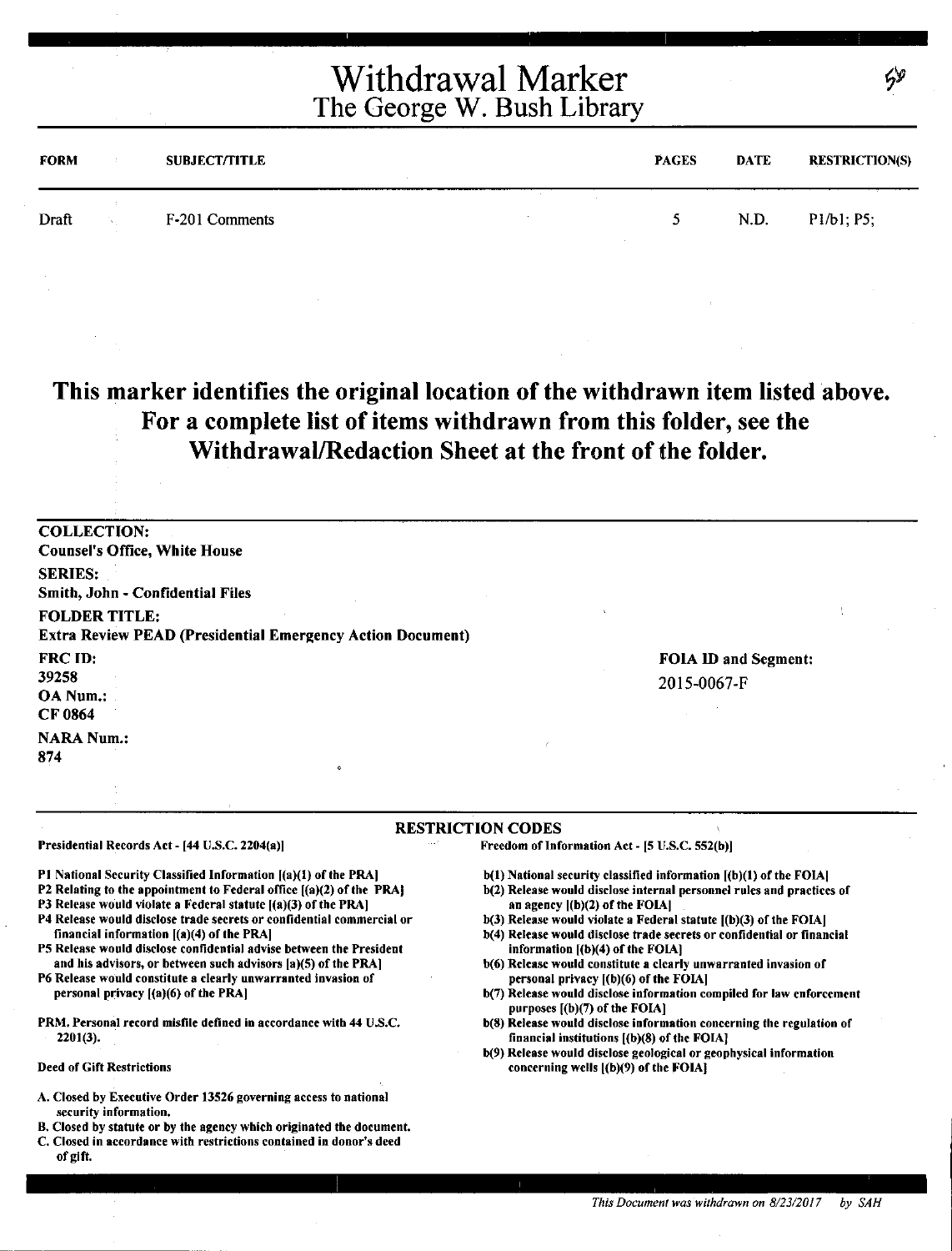| <b>FORM</b> | <b>Country</b><br><b>SUBJECT/TITLE</b> | <b>PAGES</b> | <b>DATE</b> | <b>RESTRICTION(S)</b> |
|-------------|----------------------------------------|--------------|-------------|-----------------------|
| Draft       | F-202 Summary                          | 2.<br>∼      | N.D.        | P1/b1; P5;            |
|             |                                        |              |             |                       |

### **This marker identifies the original location of the withdrawn item listed above. For a complete list of items withdrawn from this folder, see the Withdrawal/Redaction Sheet at the front of the folder.**

COLLECTION: Counsel's Office, White House SERIES: Smith, John - Confidential Files FOLDER TITLE: Extra Review PEAD (Presidential Emergency Action Document) FRC<sub>ID:</sub> 39258 OANum.: CF0864 **NARA Num.:** 874 FOIA ID and Segment: 2015-0067-F

#### RESTRICTION CODES

Presidential Records Act - [44 U.S.C. 2204(a)]

Pl National Security Classified Information [(a)(I) of the PRA)

- P2 Relating to the appointment to Federal office  $[(a)(2)$  of the PRA]
- PJ Release would violate a Federal statute [(a)(3) of the PRA]
- P4 Release would disclose trade secrets or confidential commercial or financial information [(a)(4) of the PRA]
- PS Release would disclose confidential advise between the President and his advisors, or between such advisors (a)(S) of the PRA)

P6 Release would constitute a clearly unwarranted invasion of personal privacy ((a)(6) of the PRA)

PRM. Personal record misfile defined in accordance with 44 U.S.C. 2201(3).

Deed of Gift Restrictions

- A. Closed by Executive Order 13526 governing access to national security information.
- B. Closed by statute or by the agency which originated the document.
- C. Closed in accordance with restrictions contained in donor's deed of gift.

b(1) National security classified information [(b)(1) of the FOIA]

Freedom of Information Act - (5 U.S.C. 552(b)J

- b(2) Release would disclose internal personnel rules and practices of an agency  $(1)(b)(2)$  of the FOIA]
- $b(3)$  Release would violate a Federal statute  $[(b)(3)$  of the FOIA]
- b(4) Release would disclose trade secrets or confidential or financial information ((b)(4) of the FOIAJ
- b(6) Release would constitute a clearly unwarranted invasion of personal privacy [(b)(6) of the FOIA)
- b(7) Release would disclose information compiled for law enforcement purposes  $[(b)(7)$  of the FOIA]
- b(8) Release would disclose information concerning the regulation of financial institutions ((b)(8) of the FOIA)
- b(9) Release would disclose geological or geophysical information concerning wells [(b)(9) of the FOIAJ

۱0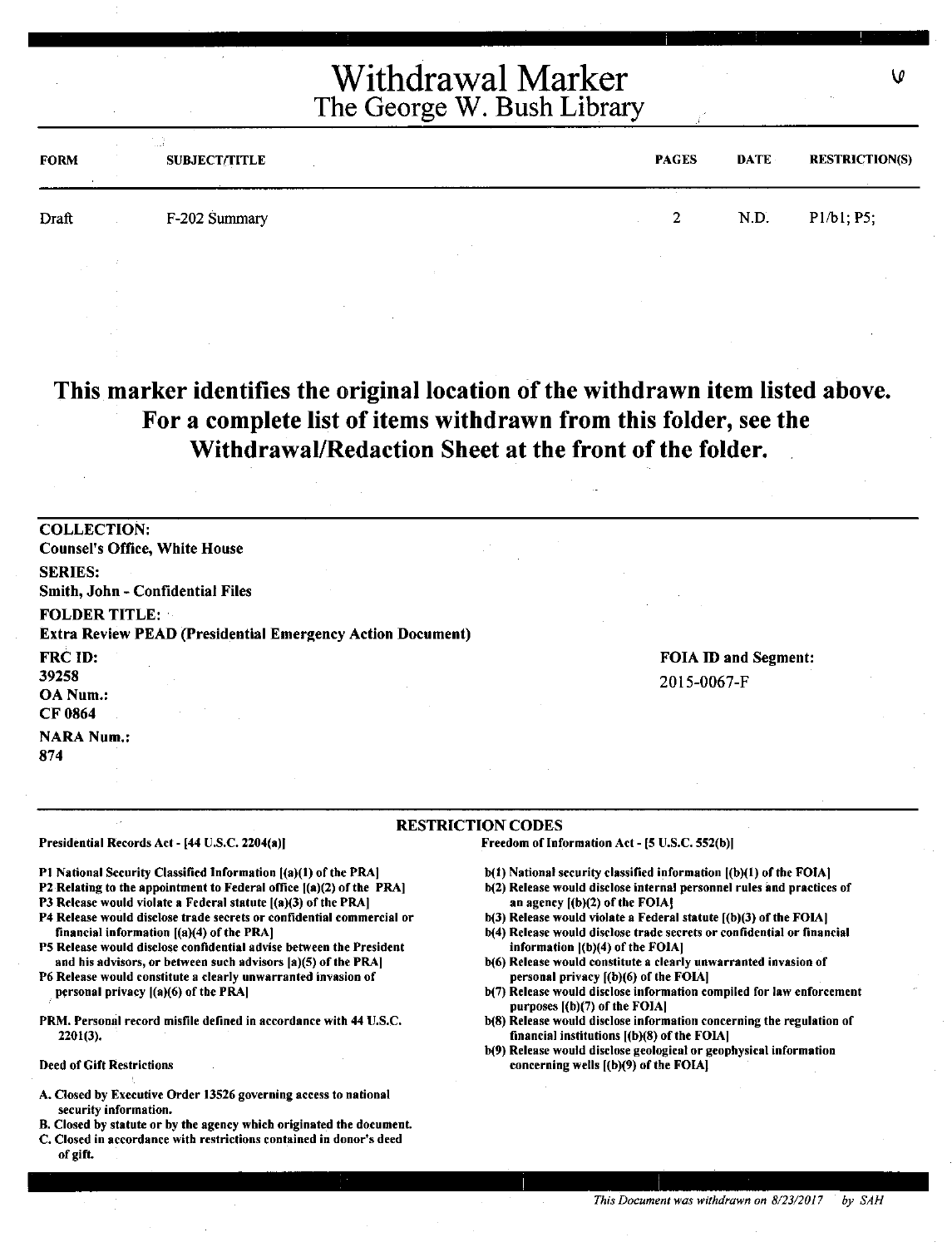| <b>FORM</b> | <b>SUBJECT/TITLE</b> | <b>PAGES</b> | <b>DATE</b> | <b>RESTRICTION(S)</b> |
|-------------|----------------------|--------------|-------------|-----------------------|
| Draft       | F-202 Proclamation   |              | N.D.        | P1/b1; P5;            |

## **This marker identifies the original location of the withdrawn item listed above. For a complete list of items withdrawn from this folder, see the Withdrawal/Redaction Sheet at the front of the folder.**

| <b>COLLECTION:</b>                                                |                      |
|-------------------------------------------------------------------|----------------------|
| <b>Counsel's Office, White House</b>                              |                      |
| <b>SERIES:</b>                                                    |                      |
| Smith, John - Confidential Files                                  |                      |
| <b>FOLDER TITLE:</b>                                              |                      |
| <b>Extra Review PEAD (Presidential Emergency Action Document)</b> |                      |
| <b>FRC ID:</b>                                                    | FOIA ID and Segment: |
| 39258                                                             | 2015-0067-F          |
| OA Num.:                                                          |                      |
| CF 0864                                                           |                      |
| <b>NARA Num.:</b>                                                 |                      |
| 874                                                               |                      |
|                                                                   |                      |
|                                                                   |                      |

#### RESTRICTION CODES

Presidential Records Act - [44 U.S.C. 2204(a)]

Pt National Security Classified Information ((a)(l) of the PRA)

- P2 Relating to the appointment to Federal office ((a)(2) of the PRA)
- P3 Release would violate a Federal statute [(a)(3) of the PRA)
- P4 Release would disclose trade secrets or confidential commercial or financial information ((a)(4) of the PRAJ
- P5 Release would disclose confidential advise between the President and his advisors, or between such advisors (a)(S) of the PRA]
- P6 Release would constitute a clearly unwarranted invasion of personal privacy ((a)(6) of the PRA)
- PRM. Personal record misfile defined in accordance with 44 U.S.C. 2201(3).

Deed of Gift Restrictions

- A. Closed by Executive Order 13526 governing access to national security information,
- B. Closed by statute or by the agency which originated the document.
- C. Closed in accordance with restrictions contained in donor's deed of gift.

b(l) National security classified information ((b)(l) of the FOIA)

Freedom of Information Act - [5 U.S.C. 552(b)]

- b(2) Release would disclose internal personnel rules and practices of an agency ((b)(2) of the FOIA]
- $b(3)$  Release would violate a Federal statute  $(6)(3)$  of the FOIA]
- b(4) Release would disclose trade secrets or confidential or financial information  $($ b $)(4)$  of the FOIA $|$
- b(6) Release would constitute a clearly unwarranted invasion of personal privacy ((b)(6) of the FOIAJ
- b(7) Release would disclose information compiled for law enforcement purposes  $[(b)(7)$  of the FOIA $]$
- b(8) Release would disclose information concerning the regulation of financial institutions ((b)(8) of the FOIA)
- b(9) Release would disclose geological or geophysical information concerning wells ((b)(9) of the FOIA)

١œ